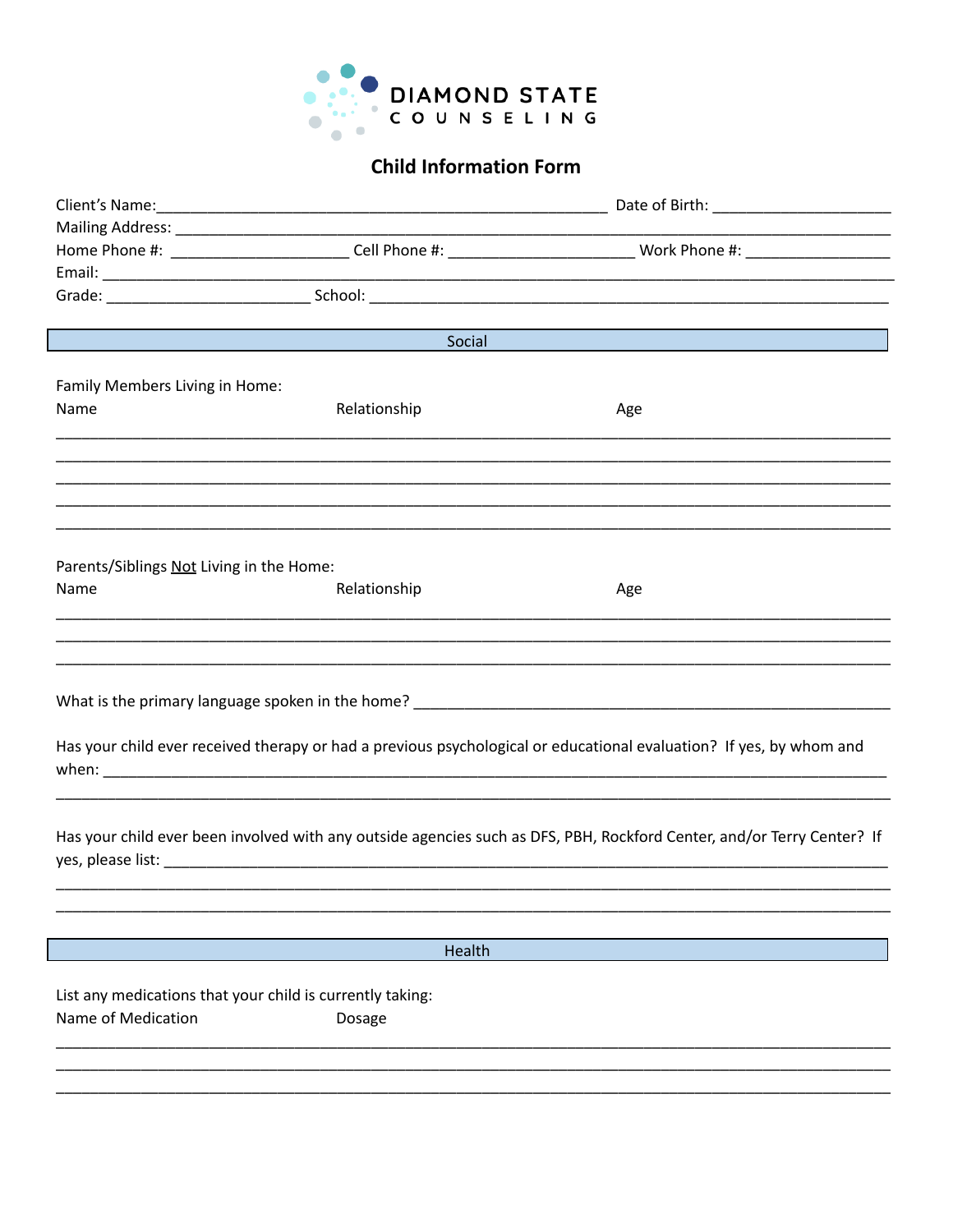Please check all that apply to your child. For those checked, please the age at which it occurred or began.

| Hearing problems                     | <b>Vision Problems</b> | Headaches    |
|--------------------------------------|------------------------|--------------|
| Asthma                               | Allergies              | Stomachaches |
| Cancer                               | Cerebral Palsy         |              |
| <b>Cystic Fibrosis</b>               | Coma                   |              |
| <b>Digestive Problems</b>            | <b>Diabetes</b>        |              |
| <b>Frequent Ear Infections</b>       | Frequent High Fevers   |              |
| Heart problems                       | Head Injury            |              |
| Encopresis                           | Enuresis               |              |
| <b>Migraines</b>                     | Measles                |              |
| <b>Emotional/Behavioral Problems</b> | Fetal Alcohol Syndrome |              |
| Sleep Disorders                      | Other                  |              |

## Developmental and Educational

|                                                                                | Please check any area where your child had significant difficulties/delays as an infant and/or toddler |  |  |                                                                                                                      |
|--------------------------------------------------------------------------------|--------------------------------------------------------------------------------------------------------|--|--|----------------------------------------------------------------------------------------------------------------------|
|                                                                                | _Feeding      _____Weight       _____Motor Skills    _____Being Held     _____Speech                   |  |  |                                                                                                                      |
| Excessive Crying ______Temper Tantrums ______Separating from Parents/Caregiver |                                                                                                        |  |  |                                                                                                                      |
|                                                                                |                                                                                                        |  |  | Does your child currently have an IEP and/or 504 Plan at school? If yes, please list: ______________________________ |
|                                                                                |                                                                                                        |  |  |                                                                                                                      |
|                                                                                |                                                                                                        |  |  |                                                                                                                      |
|                                                                                |                                                                                                        |  |  |                                                                                                                      |
|                                                                                |                                                                                                        |  |  |                                                                                                                      |
|                                                                                |                                                                                                        |  |  |                                                                                                                      |
|                                                                                |                                                                                                        |  |  | Please list any additional information that may be helpful in getting to know your child and family:                 |
|                                                                                |                                                                                                        |  |  |                                                                                                                      |

\_\_\_\_\_\_\_\_\_\_\_\_\_\_\_\_\_\_\_\_\_\_\_\_\_\_\_\_\_\_\_\_\_\_\_\_\_\_\_\_\_\_\_\_\_\_\_\_\_\_\_\_\_\_\_\_\_\_\_\_\_\_\_\_\_\_\_\_\_\_\_\_\_\_\_\_\_\_\_\_\_\_\_\_\_\_\_\_\_\_\_\_\_\_\_\_\_\_ \_\_\_\_\_\_\_\_\_\_\_\_\_\_\_\_\_\_\_\_\_\_\_\_\_\_\_\_\_\_\_\_\_\_\_\_\_\_\_\_\_\_\_\_\_\_\_\_\_\_\_\_\_\_\_\_\_\_\_\_\_\_\_\_\_\_\_\_\_\_\_\_\_\_\_\_\_\_\_\_\_\_\_\_\_\_\_\_\_\_\_\_\_\_\_\_\_\_